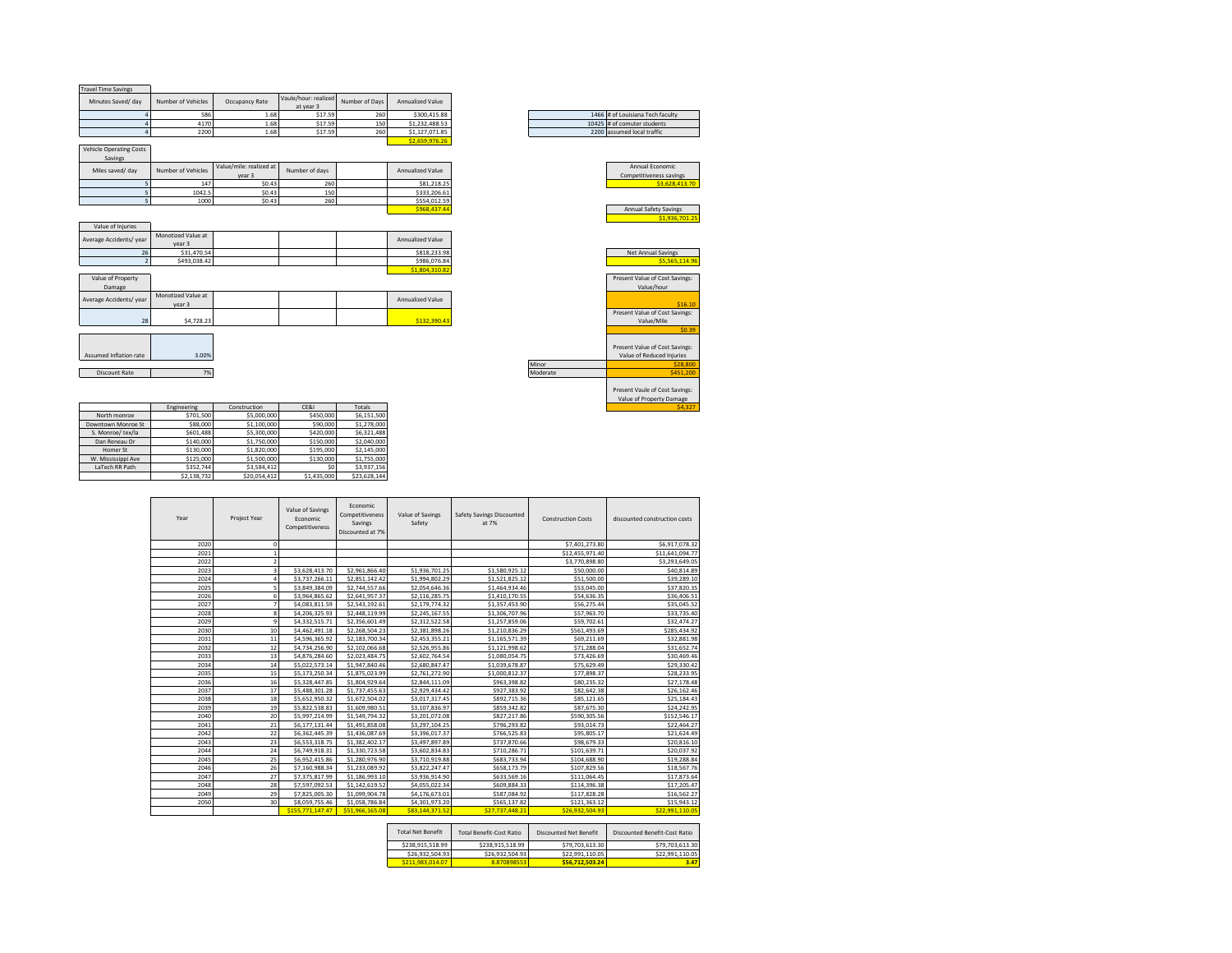## **BUILD Grant Crash Data**

| Year                                     | # of accidents<br>Road |     | Year | Road                          |
|------------------------------------------|------------------------|-----|------|-------------------------------|
|                                          | Project Area           |     |      | Project Area                  |
| 2014                                     | S. Monroe St.          | 18  | 2015 | S. Monroe St.                 |
| 2014                                     | W. Louisiana Ave       | 9   | 2015 | W. Louisiana Ave              |
| 2014                                     | N. Monroe St.          | 21  | 2015 | N. Monroe St.                 |
| 2014                                     | W. Mississippi Ave.    |     | 2015 | W. Mississippi Ave.           |
| 2014                                     | W. Texas Ave           |     | 2015 | W. Texas Ave                  |
| 2014                                     | Dan Reneau Dr.         | 161 | 2015 | Dan Reneau Dr.                |
| 2014                                     | <b>TOTALS</b>          | 72  | 2015 | <b>TOTALS</b>                 |
| Arterial Routes Surrounding Project Area |                        |     |      | Arterial Routes Surrounding P |
| 2014                                     | S. Trenton St.         | 30  | 2015 | S. Trenton St.                |
| 2014                                     | N. Trenton St.         | 122 | 2015 | N. Trenton St.                |
| 2014                                     | W. Alabama Ave.        | 34  | 2015 | W. Alabama Ave.               |
| 2014                                     | W. California Ave.     | 56  | 2015 | W. California Ave.            |
| 2014                                     | <b>TOTALS</b>          | 242 | 2015 | <b>TOTALS</b>                 |

| Road                       | # of accidents |  | Year | Road                          |
|----------------------------|----------------|--|------|-------------------------------|
| Project Area               |                |  |      | Project Area                  |
| Monroe St.                 | 18             |  | 2015 | S. Monroe St.                 |
| ouisiana Ave               | 9              |  | 2015 | W. Louisiana Ave              |
| Monroe St.                 | 21             |  | 2015 | N. Monroe St.                 |
| 7<br>ississippi Ave.       |                |  | 2015 | W. Mississippi Ave.           |
| Texas Ave                  |                |  | 2015 | W. Texas Ave                  |
| 16<br>Reneau Dr.           |                |  | 2015 | Dan Reneau Dr.                |
| <b>TOTALS</b>              | 72             |  | 2015 | <b>TOTALS</b>                 |
| s Surrounding Project Area |                |  |      | Arterial Routes Surrounding P |
| Frenton St.                | 30             |  | 2015 | S. Trenton St.                |
| Trenton St.                | 122            |  | 2015 | N. Trenton St.                |
| labama Ave.                | 34             |  | 2015 | W. Alabama Ave.               |
| alifornia Ave.             | 56             |  | 2015 | W. California Ave.            |
| <b>TOTALS</b>              | 242            |  | 2015 | <b>TOTALS</b>                 |

 0.363636

| Year | # of accidents<br>Road                   |                |
|------|------------------------------------------|----------------|
|      | Project Area                             |                |
| 2019 | S. Monroe St.                            | 11             |
| 2019 | W. Louisiana Ave                         | 3              |
| 2019 | N. Monroe St.                            | 5              |
| 2019 | W. Mississippi Ave.                      | $\overline{7}$ |
| 2019 | W. Texas Ave                             | $\overline{2}$ |
| 2019 | Dan Reneau Dr.                           | $\overline{2}$ |
| 2019 | <b>TOTALS</b>                            | 30             |
|      | Arterial Routes Surrounding Project Area |                |
| 2019 | S. Trenton St.                           | 19             |
| 2019 | N. Trenton St.                           | 75             |
| 2019 | W. Alabama Ave.                          | 17             |
| 2019 | W. California Ave.                       | 39             |
| 2019 | TOTALS                                   | 150            |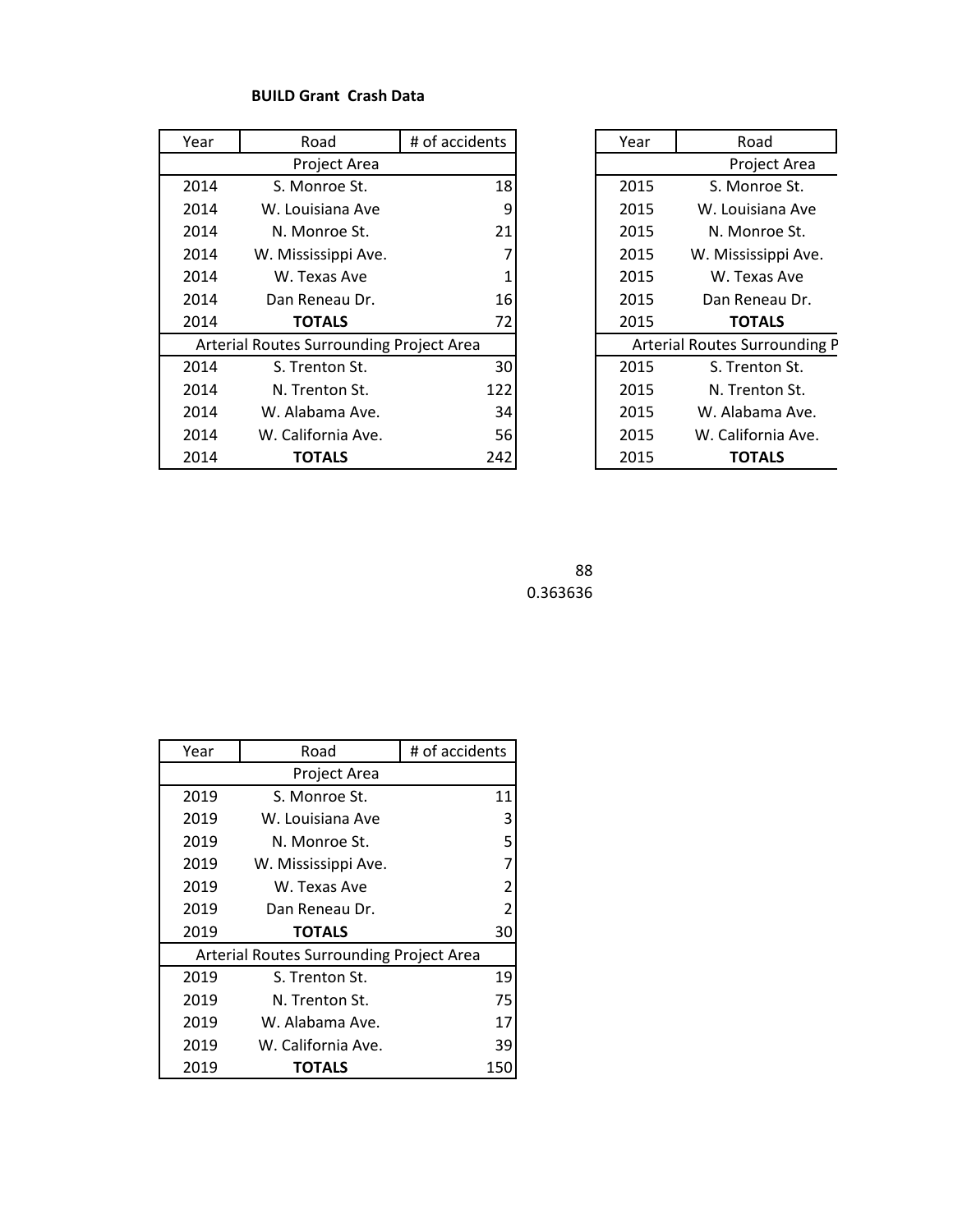| # of accidents | Year | Road                                     | # of accidents | Year    |  |
|----------------|------|------------------------------------------|----------------|---------|--|
|                |      | Project Area                             |                |         |  |
| 19             | 2016 | S. Monroe St.                            | 30             | 2017    |  |
|                | 2016 | W. Louisiana Ave                         | 4              | 2017    |  |
| 12             | 2016 | N. Monroe St.                            | 15             | 2017    |  |
| 10             | 2016 | W. Mississippi Ave.                      | 11             | 2017    |  |
| 4              | 2016 | W. Texas Ave                             | 4              | 2017    |  |
| 13             | 2016 | Dan Reneau Dr.                           | 12             | 2017    |  |
| 59             | 2016 | <b>TOTALS</b>                            | 76             | 2017    |  |
| 'roject Area   |      | Arterial Routes Surrounding Project Area |                | Arteria |  |
| 38             | 2016 | S. Trenton St.                           | 40             | 2017    |  |
| 142            | 2016 | N. Trenton St.                           | 133            | 2017    |  |
| 44             | 2016 | W. Alabama Ave.                          | 47             | 2017    |  |
| 76             | 2016 | W. California Ave.                       | 99             | 2017    |  |
| 300            | 2016 | <b>TOTALS</b>                            | 319            | 2017    |  |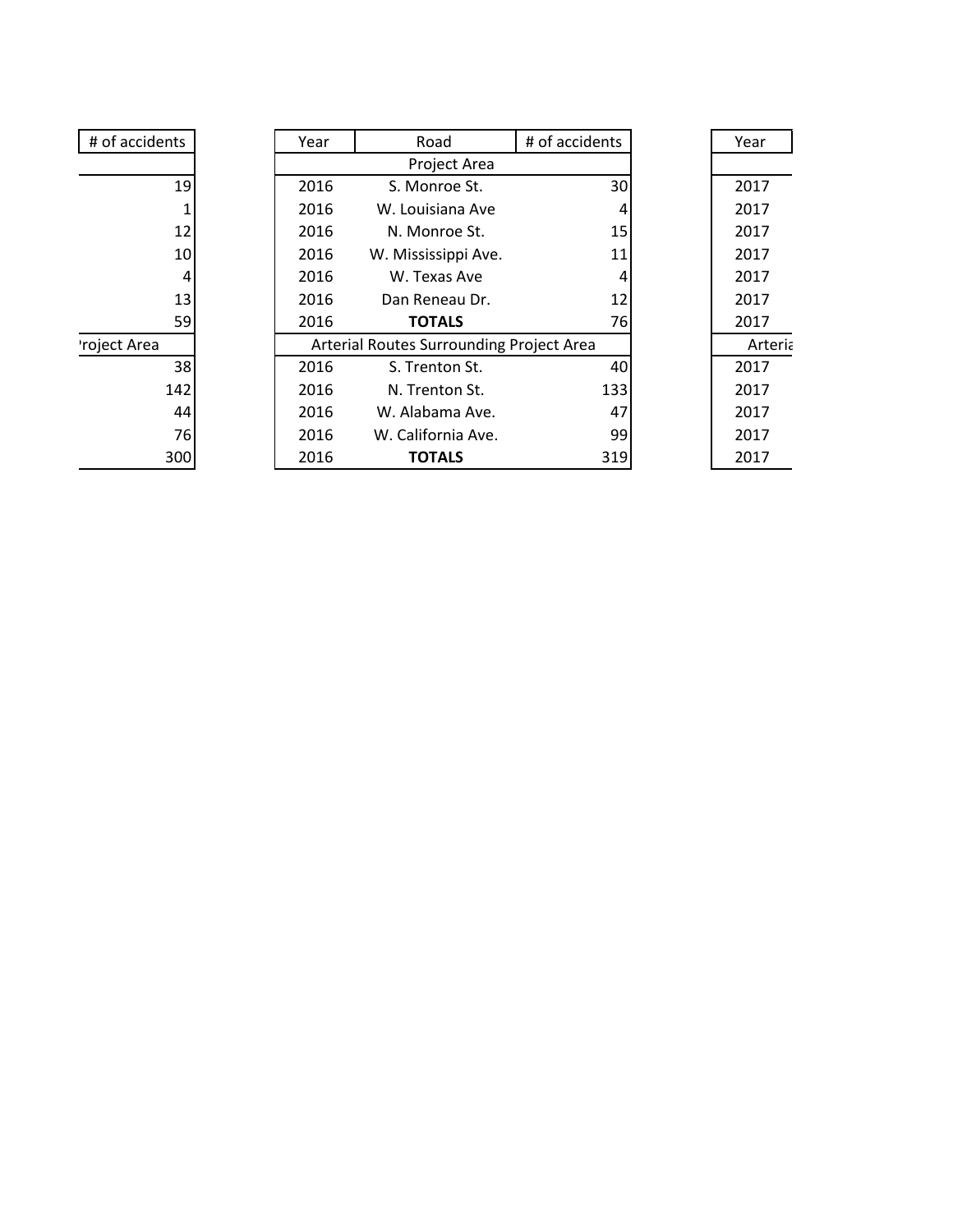| Road                               | # of accidents |
|------------------------------------|----------------|
| Project Area                       |                |
| S. Monroe St.                      | 26             |
| W. Louisiana Ave                   |                |
| N. Monroe St.                      | 13             |
| W. Mississippi Ave.                |                |
| W. Texas Ave                       | 7<br>5         |
| Dan Reneau Dr.                     | 11             |
| <b>TOTALS</b>                      | 69             |
| al Routes Surrounding Project Area |                |
| S. Trenton St.                     | 46             |
| N. Trenton St.                     | 120            |
| W. Alabama Ave.                    | 44             |
| W. California Ave.                 | 116            |
| TOTALS                             | 326            |

| Road                            | # of accidents | Year | Road                                     | # of accidents  |
|---------------------------------|----------------|------|------------------------------------------|-----------------|
|                                 |                |      |                                          |                 |
| Project Area                    |                |      | Project Area                             |                 |
| S. Monroe St.                   | 26             | 2018 | S. Monroe St.                            | 27 <sup>1</sup> |
| W. Louisiana Ave                |                | 2018 | W. Louisiana Ave                         | 4               |
| N. Monroe St.                   | 13             | 2018 | N. Monroe St.                            | 17              |
| W. Mississippi Ave.             |                | 2018 | W. Mississippi Ave.                      | 9               |
| W. Texas Ave                    |                | 2018 | W. Texas Ave                             | 6               |
| Dan Reneau Dr.                  | 11             | 2018 | Dan Reneau Dr.                           | 8               |
| <b>TOTALS</b>                   | 69             | 2018 | <b>TOTALS</b>                            | 71              |
| Routes Surrounding Project Area |                |      | Arterial Routes Surrounding Project Area |                 |
| S. Trenton St.                  | 46             | 2018 | S. Trenton St.                           | 45              |
| N. Trenton St.                  | 120            | 2018 | N. Trenton St.                           | 134             |
| W. Alabama Ave.                 | 44             | 2018 | W. Alabama Ave.                          | 54              |
| W. California Ave.              | 116            | 2018 | W. California Ave.                       | 97              |
| <b>TOTALS</b>                   | 326            | 2018 | <b>TOTALS</b>                            | 330             |